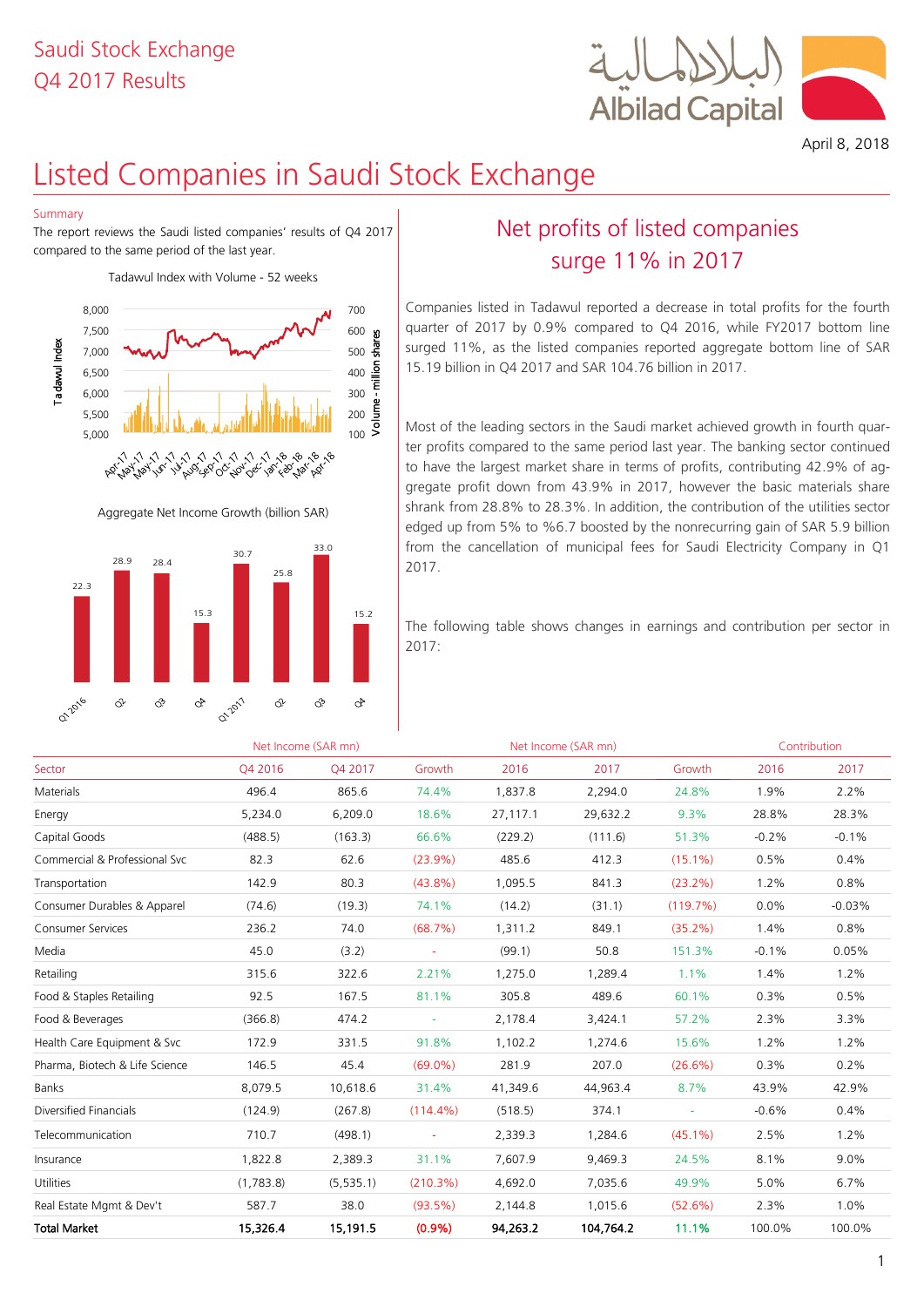**Albilad Capital** 

April 8, 2018

# Net Income For Listed Companies in Saudi Stock Exchange (SAR mn)

| <b>Materials</b>     | Q4 2016        | Q4 2017        | Growth                   | 2016           | 2017     | Growth           |
|----------------------|----------------|----------------|--------------------------|----------------|----------|------------------|
| Takween              | (81)           | (97.6)         | (21%)                    | (62)           | (168)    | (171%)           |
| Mepco                | (12)           | 24             | $\omega$                 | 95             | 68       | (28%)            |
| BCI                  | 15             | 17             | 14%                      | 46             | 44       | (5% )            |
| MAADEN               | (484)          | (105)          | 78%                      | (11)           | 715      | $\sim$           |
| ASLAK                | 12             | 10             | (13%)                    | 82             | 26       | (69%)            |
| Al Yamamah Steel (1) | 20             | 11             | (45%)                    | 182            | 104      | (43%)            |
| SSP                  | (62)           | 16             | $\omega$                 | (45)           | 19       | $\blacksquare$   |
| Chemanol             | (37)           | (15)           | 60%                      | (102)          | (28)     | 73%              |
| Petrochem            | (124)          | 391            | $\frac{1}{\sqrt{2}}$     | 397            | 888      | 124%             |
| SABIC                | 4,515          | 3,670          | (19%)                    | 17,614         | 18,430   | 5%               |
| SAFCO                | 268            | 63             | (77%)                    | 1,036          | 879      | (15%)            |
| TASNEE               | 9              | 328            | $\omega$                 | 101            | 716      | $\omega$         |
| <b>NGC</b>           | 3              | (6)            | $\bar{\phantom{a}}$      | 14             | (16)     | (216%)           |
| ZOUJAJ               | (8)            | (2)            | 73%                      | 22             | 65       | 200%             |
| Alujain              | 37             | 59             | 58%                      | 115            | 136      | 18%              |
| <b>FIPCO</b>         | 3              | $\mathbf{1}$   | (62%)                    | 11             | 5        | (54%)            |
| APC                  | (.36)          | (2.0)          | $\frac{1}{\sqrt{2}}$     | $\overline{4}$ | 5        | 23%              |
| Nama Chemicals       | (727)          | $\overline{7}$ | $\omega$                 | (811)          | (2)      | 100%             |
| Maadaniyah           | (2)            | (10)           | $\blacksquare$           | 23             | (20)     | $\blacksquare$   |
| Zamil Industrial     | $\mathbf{1}$   | 5              | 337%                     | 146            | 105      | (28%)            |
| SIIG                 | 44             | 398            | $\overline{\phantom{a}}$ | 83             | 1,004    | $\sim$           |
| Sahara Petrochemical | 166            | 95             | (43%)                    | 431            | 445      | 3%               |
| YANSAB               | 607            | 778            | 28%                      | 2,344          | 2,376    | $1\%$            |
| SPM                  | (35)           | (34)           | $1\%$                    | (71)           | (48)     | 33%              |
| Sipchem              | 32             | 164            | 416%                     | 43             | 437      | 915%             |
| Advanced             | 208            | 104            | (50%)                    | 732            | 631      | (14%)            |
| Saudi Kayan          | 92             | (220)          | $\overline{\phantom{a}}$ | 152            | 668      | 339%             |
| OASIS                | $\overline{2}$ | $.5\,$         | (73%)                    | 53             | 47       | (12%)            |
| <b>HCC</b>           | 24             | 4              | (83%)                    | 100            | 16       | (84%)            |
| Najran Cement        | 15             | (12)           | $\omega$                 | 126            | (22)     | $\blacksquare$   |
| City Cement          | 46             | 24             | (48%)                    | 216            | 93       | (57%)            |
| Northern Cement      | 31             | 15             | (50%)                    | 152            | 53       | (66%)            |
| <b>UACC</b>          | $\overline{2}$ | 35             | $\omega_{\rm c}$         | (10.4)         | 66       | $\omega_{\rm c}$ |
| Arabian Cement       | 26             | 97             | 275%                     | 490            | 263      | (46%)            |
| YSCC                 | 35             | 17             | (51%)                    | 358            | 109      | (70%)            |
| Saudi Cement         | 187            | 107            | (42%)                    | 901            | 453      | (50%)            |
| QACCO                | 88             | 67             | (24%)                    | 405            | 252      | (38%)            |
| Southern Cement      | 151            | 115            | (24%)                    | 875            | 372      | (57%)            |
| Yanbu Cement         | 104            | 96             | (7%)                     | 526            | 319      | (39%)            |
| EPCCO                | 52             | $\,8\,$        | (85%)                    | 227            | 107      | (53%)            |
| Tabuk Cement         | 5              | (22)           | $\omega$                 | 55             | (22)     | $\omega$         |
| Jouf Cement          | $10$           | $\,8\,$        | (13%)                    | 72             | $41$     | (43%)            |
| Total                | 5,234          | 6,209.0        | 19%                      | 27,117.1       | 29,632.2 | 9%               |

(1) Results represent Q3 (FY ending 31 March)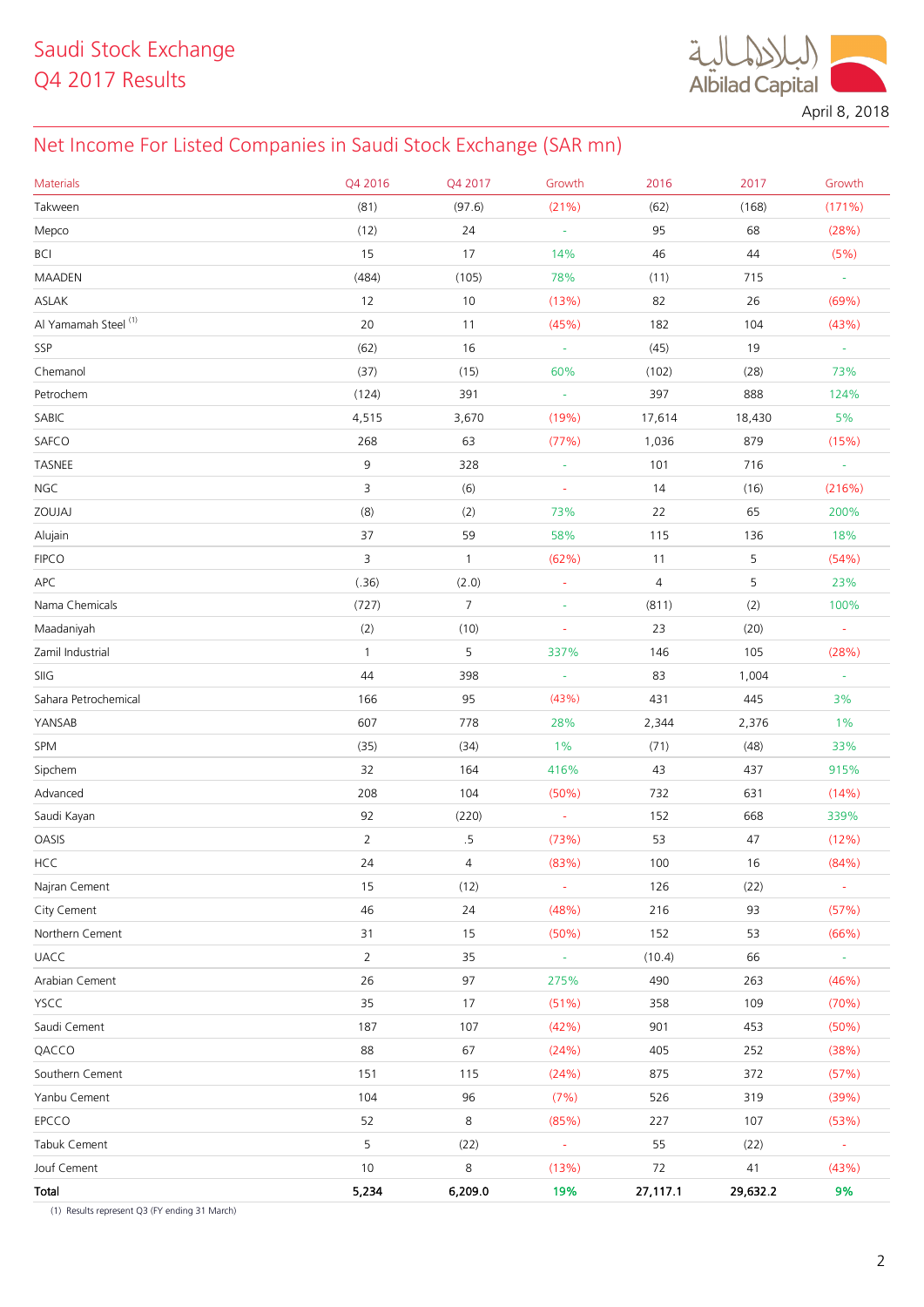**Albilad Capital** 

April 8, 2018

# Net Income For Listed Companies in Saudi Stock Exchange (SAR mn)

| Energy                        | Q4 2016        | Q4 2017        | Growth         | 2016    | 2017           | Growth               |
|-------------------------------|----------------|----------------|----------------|---------|----------------|----------------------|
| SARCO                         | (2)            | 6              | $\omega$       | (4)     | 7 <sup>1</sup> |                      |
| Petro Rabigh                  | 181            | 641            | 253.9%         | 35      | 1,423.0        | $\omega$             |
| Bahri                         | 302            | 207            | (32%)          | 1,718   | 800            | (53%)                |
| Aldrees                       | 15             | 12             | (16%)          | 89      | 63             | (29%)                |
| Total                         | 496.4          | 865.6          | 74.4%          | 1,837.8 | 2,294.0        | 25%                  |
|                               |                |                |                |         |                |                      |
| <b>Capital Goods</b>          | Q4 2016        | Q4 2017        | Growth         | 2016    | 2017           | Growth               |
| Astra Indust                  | (71)           | 29             | $\omega$       | (94)    | 58             | $\omega$             |
| Bawan                         | 12             | 17             | 50%            | 114     | 71             | (38%)                |
| EIC                           | 20             | 24             | 24%            | 49      | 57             | 16%                  |
| ALKHODARI                     | (32)           | (36)           | (11%)          | (119)   | (101)          | 15%                  |
| Saudi Ceramics                | (6)            | (65)           | $\omega$       | 25      | (97)           | $\omega$             |
| SCC                           | (240)          | (46)           | 81%            | (235)   | (80)           | 66%                  |
| ADC                           | (13)           | (10)           | 22%            | (30)    | (7)            | 77%                  |
| Amiantit                      | (202)          | (36)           | 82%            | (233)   | (90)           | 61%                  |
| AL-Babtain                    | 41             | 37             | (9%)           | 155     | 147            | (5%)                 |
| <b>SVCP</b>                   | 4              | (.39)          | $\sim$         | 73      | 29             | $(60\%)$             |
| <b>MESC</b>                   | $\overline{4}$ | 8              | 88%            | 80      | 13             | (84%)                |
| SIECO                         | (4)            | (85)           | $\sim$         | (14)    | (111)          | $\sim$               |
| Total                         | (488.5)        | (163.3)        | 67%            | (229.2) | (111.6)        | 51%                  |
|                               |                |                |                |         |                |                      |
| Commercial & Professional Svc | Q4 2016        | Q4 2017        | Growth         | 2016    | 2017           | Growth               |
| SPPC                          | (25)           | (36)           | (43%)          | (33)    | (69)           | (108%)               |
| Catering                      | 108            | 99             | (8%)           | 519     | 482            | (7%)                 |
| Total                         | 82.3           | 62.6           | (24%)          | 485.6   | 412.3          | (15%)                |
|                               |                |                |                |         |                |                      |
| Transportation                | Q4 2016        | Q4 2017        | Growth         | 2016    | 2017           | Growth               |
| SISCO                         | 21             | $\overline{7}$ | (68%)          | 90      | 59             | (35%)                |
| SGS                           | 104            | 64             | (38%)          | 686     | 502            | (27%)                |
| SAPTCO                        | $1.8\,$        | (25)           | $\blacksquare$ | 132     | 79             | (40%)                |
| Batic                         | (17)           | 12             | ÷              | 17      | 53             | 213%                 |
| Budget Saudi                  | 32             | 22             | (33%)          | 170     | 150            | (12%)                |
| Total                         | 142.9          | 80.3           | (44%)          | 1,095.5 | 841.3          | (23%)                |
|                               |                |                |                |         |                |                      |
| Consumer Durables & Apparel   | Q4 2016        | Q4 2017        | Growth         | 2016    | 2017           | Growth               |
| AlSorayai Group               | (64)           | (11)           | 83%            | (96)    | (88)           | 8%                   |
| Saudi Industrial              | 8              | 3              | (65%)          | .04     | (10)           | $\frac{1}{\sqrt{2}}$ |
| AlAbdullatif                  | (.3)           | 6              | $\omega$       | 29      | 35             | 23%                  |
| L'Azurde                      | (1)            | 3              | ÷              | 72      | 32             | (56%)                |
| Fitaihi Group                 | (18)           | (20)           | $(11\%)$       | (19)    | $\mathbf{1}$   | $\omega$             |
| Total                         | (74.6)         | (19.3)         | 74%            | (14.2)  | (31.1)         | (120%)               |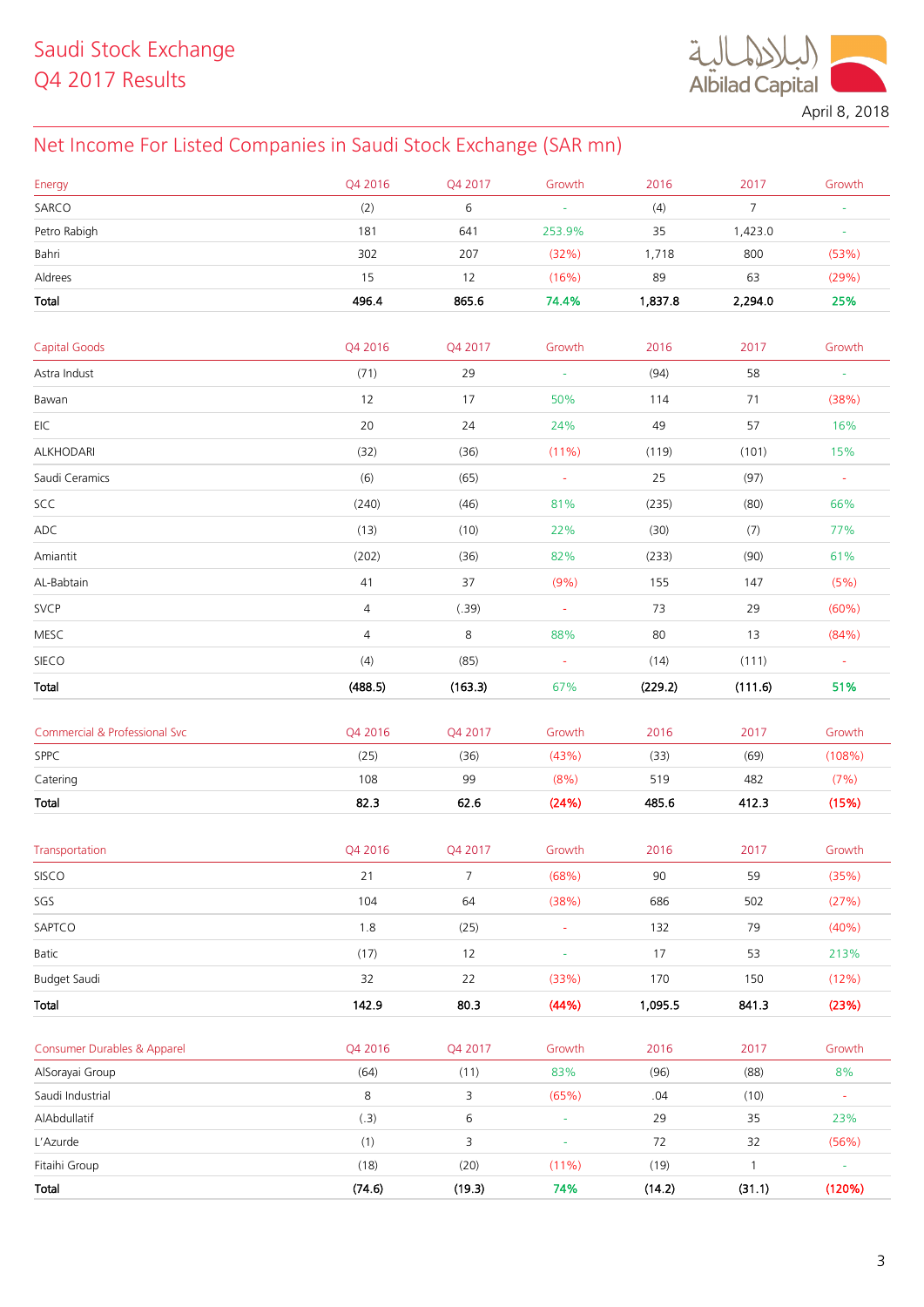$\ddot{\mathcal{A}}$ **Albilad Capital** 

April 8, 2018

# Net Income For Listed Companies in Saudi Stock Exchange (SAR mn)

| <b>Consumer Services</b> | Q4 2016        | Q4 2017        | Growth                   | 2016    | 2017    | Growth         |
|--------------------------|----------------|----------------|--------------------------|---------|---------|----------------|
| AL TAYYAR                | 139            | 16             | (88%)                    | 814     | 497     | (39%)          |
| Al Hokair Group          | 5              | (23)           | $\omega$                 | 126     | 9       | (93%)          |
| Dur                      | 21             | 17             | (20%)                    | 112     | 91      | (19%)          |
| Shams                    | (1.46)         | 0.87           | $\sim$                   | 0.56    | 0.33    | (41%)          |
| Al Khaleej Training      | 17.41          | 14.74          | (15%)                    | 42.00   | 52.60   | 25%            |
| Herfy Foods              | 55             | 48             | (13%)                    | 217     | 200     | (8% )          |
| Total                    | 236.2          | 74.0           | (69%)                    | 1,311.2 | 849.1   | (35%)          |
|                          |                |                |                          |         |         |                |
| Media                    | Q4 2016        | Q4 2017        | Growth                   | 2016    | 2017    | Growth         |
| $Tihama^{(1)}$           | (8)            | $\mathbf{1}$   | $\omega$                 | (42)    | 5       | ÷,             |
| SRMG                     | 53             | (4)            |                          | (57)    | 46      |                |
| Total                    | 45.0           | (3.2)          | (107%)                   | (99.1)  | 50.8    | $\blacksquare$ |
|                          |                |                |                          |         |         |                |
| Retailing                | Q4 2016        | Q4 2017        | Growth                   | 2016    | 2017    | Growth         |
| SHAKER                   | (30)           | (86)           | (184%)                   | 49      | (171)   | ä,             |
| Extra                    | 26             | 58             | 119%                     | (2)     | 140     |                |
| SACO                     | 42             | 41             | (3%)                     | 129     | 135     | 5%             |
| SASCO                    | 13             | 9              | (30%)                    | 26      | 30      | 15%            |
| Jarir                    | 215            | 252            | 17%                      | 734     | 868     | 18%            |
| AlHokair <sup>(1)</sup>  | 49.3           | 48.7           | $(1\%)$                  | 339.3   | 287.9   | (15%)          |
| Total                    | 315.6          | 322.6          | 2%                       | 1,275.0 | 1,289.4 | 1%             |
|                          |                |                |                          |         |         |                |
| Food & Staples Retailing | Q4 2016        | Q4 2017        | Growth                   | 2016    | 2017    | Growth         |
| A.Othaim Market          | 96<br>16       | 167            | 75%                      | 228     | 450     | 97%            |
| Farm Superstore          |                | 9              | (43%)                    | 92      | 59      | (35%)          |
| Anaam Holding            | (13)           | (10)           | 19%                      | (13)    | (28)    | (108%)         |
| Thimar                   | (6)            | $\overline{2}$ | $\overline{\phantom{a}}$ | (1)     | 9       |                |
| Total                    | 92.5           | 167.5          | 81%                      | 305.8   | 489.6   | 60%            |
| Food & Beverages         | Q4 2016        | Q4 2017        | Growth                   | 2016    | 2017    | Growth         |
| Savola Group             | (916)          | (38)           | 96%                      | (363)   | 1,026   | $\omega$       |
| Wafrah                   | (12)           | (36)           | (212%)                   | (20)    | (50)    | (148%)         |
| SADAFCO <sup>(1)</sup>   | 68             | 58             | (14%)                    | 230     | 210     | (9%)           |
| Almarai                  | 536            | 513            | (4% )                    | 2,148   | 2,182   | 2%             |
| HB                       | (17)           | 20             | $\omega$                 | 52      | 71      | 37%            |
| Nadec                    | 6              | (8)            | (222%)                   | 94      | 40      | (58%)          |
| QACO                     | (.4)           | $\mathbf{1}$   | $\omega$                 | 59      | 3       | (94%)          |
| <b>TADCO</b>             | (20)           | (11)           | 44%                      | (42)    | (30)    | 28%            |
| <b>SFICO</b>             | (10)           | (14)           | (46%)                    | (40)    | (41)    | (3%)           |
| Sharqiya Dev Co.         | (5)            | (4)            | 9%                       | (16)    | (16)    | 0.2%           |
| Al Jouf                  | $\overline{4}$ | (2)            | $\omega$                 | 68      | 26      | (62%)          |
|                          | (2)            |                |                          | 9       |         | (64%)          |
| Jazadco                  |                | (5)            | (126%)                   |         | 3       |                |
| Total                    | (366.8)        | 474.2          | 229%                     | 2,178.4 | 3,424.1 | 57%            |

(1) Results represent Q3 (FY ending 31 March)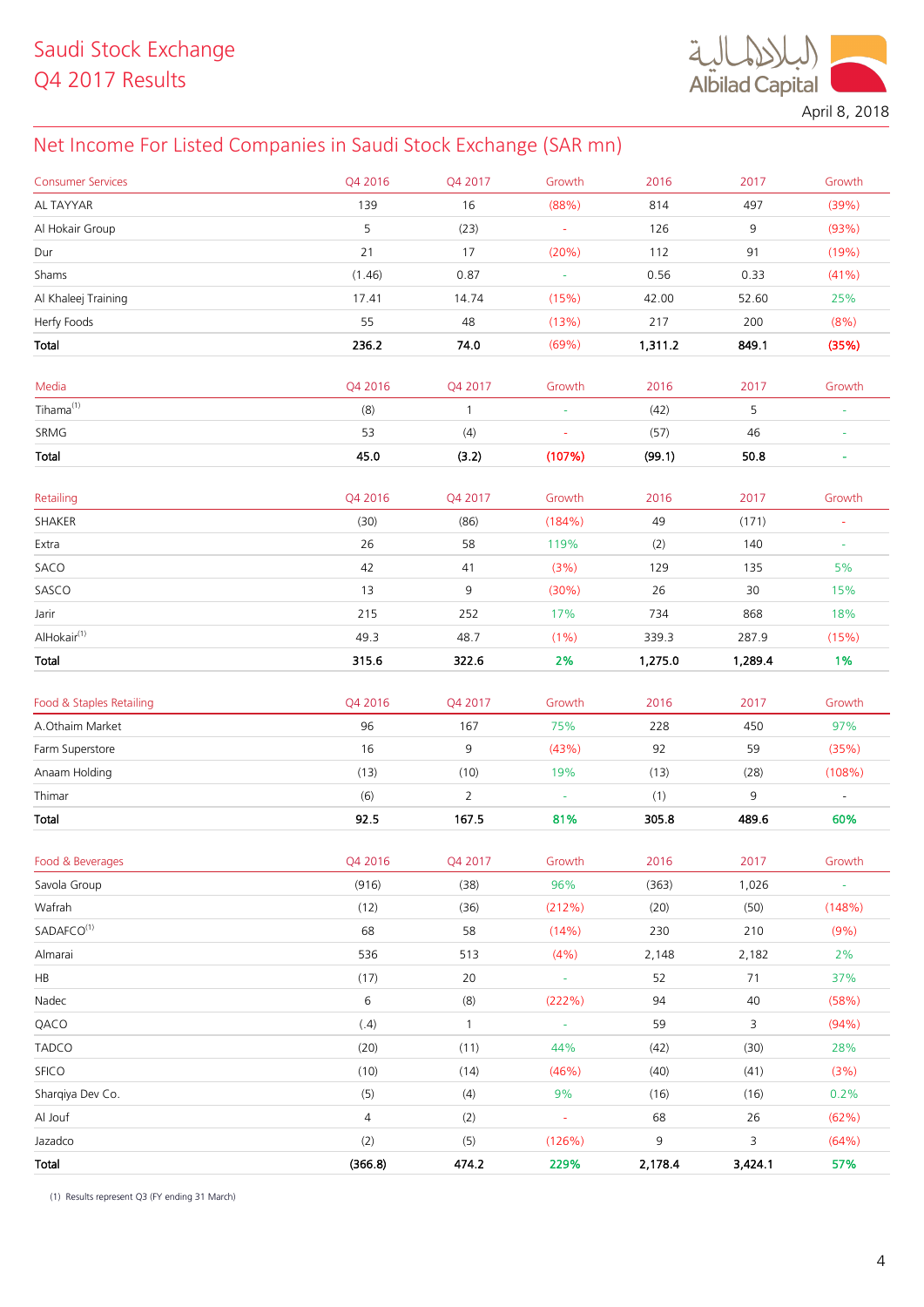$\ddot{\mathcal{A}}$ **Albilad Capital** 

April 8, 2018

# Net Income For Listed Companies in Saudi Stock Exchange (SAR mn)

| Health Care Equipment & Svc    | Q4 2016                | Q4 2017       | Growth         | 2016          | 2017           | Growth                   |
|--------------------------------|------------------------|---------------|----------------|---------------|----------------|--------------------------|
| SCC                            | 17                     | 31            | 79%            | 134           | 142            | 6%                       |
| Mouwasat                       | 76                     | 99            | 30%            | 257           | 337            | 31%                      |
| Dallah Health                  | 52                     | 63            | 22%            | 225           | 295            | 31%                      |
| Care                           | (70)                   | 31            | $\blacksquare$ | 50            | 93             | 84%                      |
| Al Hammadi                     | 10                     | 31            | 194%           | 73            | 108            | 48%                      |
| Saudi German Hospital          | 88                     | 78            | (11%)          | 363           | 300            | (17%)                    |
| Total                          | 172.9                  | 331.5         | 92%            | 1,102.2       | 1,274.6        | 16%                      |
|                                |                        |               |                |               |                |                          |
| Pharma, Biotech & Life Science | Q4 2016                | Q4 2017       | Growth         | 2016          | 2017           | Growth                   |
| Pharmaceutical                 | 147                    | 45            | (69%)          | 282           | 207            | (27%)                    |
| Total                          | 147                    | 45            | (69%)          | 282           | 207            | (27%)                    |
|                                |                        |               |                |               |                |                          |
| <b>Banks</b>                   | Q4 2016                | Q4 2017       | Growth         | 2016          | 2017           | Growth                   |
| RIBL                           | 293                    | 974           | 233%           | 3,342         | 3,946          | 18%                      |
| BJAZ                           | 152                    | 194           | 27%            | 872           | 858            | $(2\%)$                  |
| Saudi Investment               | 302                    | 352           | 16%            | 1,053         | 1,411          | 34%                      |
| Alawwal                        | (249)                  | 327           | 231%           | 1,065         | 1,336          | 25%                      |
| <b>BSFR</b>                    | 374                    | 423           | 13%            | 3,510         | 3,532          | $1\%$                    |
| SABB                           | 607                    | 706           | 16%            | 3,895         | 3,955          | 2%                       |
| Arab National                  | 565                    | 634           | 12%            | 2,854         | 3,027          | 6%                       |
| SAMBA                          | 1,090                  | 1,214         | 11%            | 5,006         | 5,024          | 0.4%                     |
| Al Rajhi                       | 2,047                  | 2,453         | 20%            | 8,126         | 9,121          | 12%                      |
| Albilad                        | 221                    | 226           | 2%             | 808           | 942            | 17%                      |
| Alinma                         | 390                    | 560           | 44%            | 1,502         | 2,011          | 34%                      |
| NCB                            | 2,287                  | 2,556         | 12%            | 9,317         | 9,802          | 5%                       |
| Total                          | 8,079.5                | 10,618.6      | 31%            | 41,349.6      | 44,963.4       | 9%                       |
|                                |                        |               |                |               |                |                          |
| <b>Diversified Financials</b>  | Q4 2016                | Q4 2017       | Growth         | 2016          | 2017           | Growth                   |
| SAIC<br>Aseer                  | $\overline{2}$<br>(98) | $10$<br>(353) | 356%<br>(262%) | $12$<br>(181) | 31<br>(324)    | 152%<br>(79%)            |
| AlBaha                         | 0.01                   | 4.50          | ÷,             | 0.03          | $\overline{4}$ | $\equiv$                 |
| Kingdom                        | (30)                   | 71            | ÷,             | (350)         | 664            | $\equiv$                 |
| Total                          | (124.9)                | (267.8)       | (114%)         | (518.5)       | 374.1          | $\equiv$                 |
|                                |                        |               |                |               |                |                          |
| Telecommunication              | Q4 2016                | Q4 2017       | Growth         | 2016          | 2017           | Growth                   |
| <b>STC</b>                     | 2,083                  | 2,649         | 27%            | 8,899         | 10,174         | 14%                      |
| Etihad Etisalat                | (70)                   | (182)         | (159%)         | (214)         | (709)          | (232%)                   |
| ZAIN KSA                       | (134)                  | (45)          | 66%            | (979)         | 12             | $\overline{\phantom{a}}$ |
| Atheeb Telecom <sup>(1)</sup>  | (56)                   | (33)          | 41%            | (99)          | (7)            | 93%                      |
| Total                          | 1,822.8                | 2,389.3       | 31%            | 7,607.9       | 9,469.3        | 24%                      |

(1) Results represent Q3 (FY ending 31 March)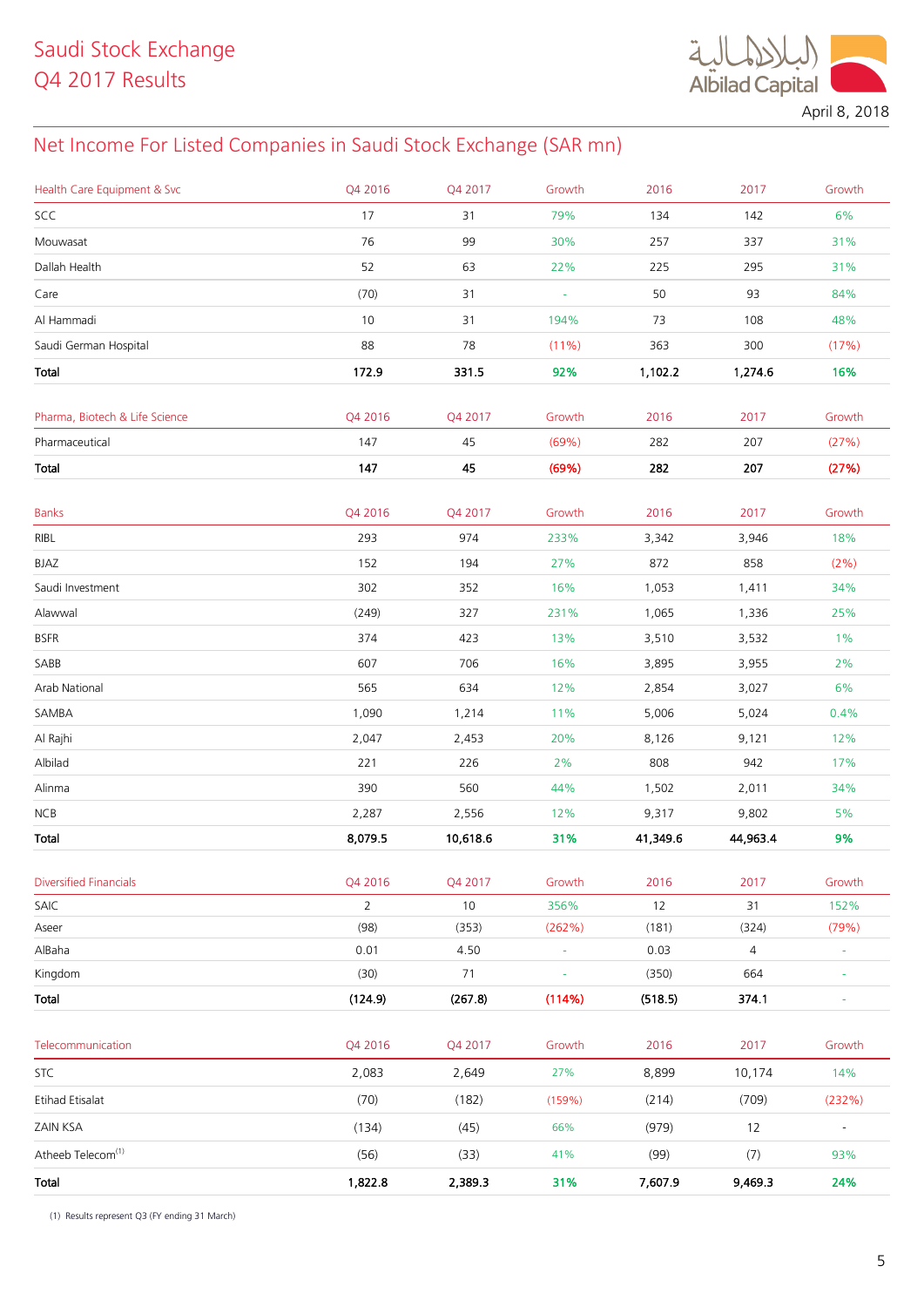$\ddot{a}$ **Albilad Capital** 

April 8, 2018

# Net Income For Listed Companies in Saudi Stock Exchange (SAR mn)

| Insurance           | Q4 2016        | Q4 2017        | Growth         | 2016           | 2017                     | Growth              |
|---------------------|----------------|----------------|----------------|----------------|--------------------------|---------------------|
| Tawuniya            | 212            | (715)          | ÷              | 801            | (147)                    | ÷,                  |
| MetLife AIG Alarabi | (7)            | (37)           | $(460\%)$      | (22)           | (59)                     | (167%)              |
| Jazira Takaful      | $\,8\,$        | 8              | 13%            | 25             | $30\,$                   | 22%                 |
| Malath Insurance    | (25)           | (36)           | (42%)          | (150)          | (11)                     | $\omega$            |
| $MEDGULE^{(1)}$     | 26             | $\blacksquare$ | $\blacksquare$ | 68             | $\overline{\phantom{a}}$ | 93%                 |
| Allianz SF          | 5              | $10$           | 100%           | 24             | 35                       | 43%                 |
| Salama              | 16             | 15             | (6%)           | 30             | 68                       | 122%                |
| Walaa Insurance     | 23             | 29             | 23%            | 108            | 131                      | 21%                 |
| Arabian Shield      | 45             | 42             | (6%)           | 81             | 108                      | 34%                 |
| SABB Takaful        | 3              | (11)           | $\omega$       | 12             | (5)                      | $\omega$            |
| SAICO               | 18             | $15\,$         | (17%)          | 58             | 52                       | $(11\%)$            |
| Wafa Insurance      | 6              | (33)           | $\omega$       | 54             | (33)                     | $\bar{\phantom{a}}$ |
| Gulf Union          | 15             | 13             | (13%)          | 23             | 27                       | 21%                 |
| ATC                 | $\,8\,$        | $\,$ 6 $\,$    | (18%)          | 28             | 35                       | 25%                 |
| Al Ahlia            | 43             | $\overline{2}$ | (96%)          | 21             | 10                       | (51%)               |
| ACIG                | (5)            | 3              | $\omega$       | 8              | 18                       | 117%                |
| $\mathsf{AICC}$     | $\overline{4}$ | $\overline{2}$ | (46%)          | $\overline{7}$ | 10                       | 47%                 |
| Trade Union         | 10             | 17             | 67%            | 45             | 67                       | 49%                 |
| Sagr Insurance      | 10             | $\mathbf{1}$   | (86%)          | 167            | 21                       | (88%)               |
| <b>UCA</b>          | 13             | (24)           | $\omega$       | 100            | 37                       | (63%)               |
| Saudi Re            | 37             | $16\,$         | (58%)          | 3.2            | 25                       | 705%                |
| Bupa Arabia         | 105            | 78             | (26%)          | 525            | 421                      | (20%)               |
| Al Rajihi Takaful   | 32             | 44             | 36%            | 89             | 167                      | 89%                 |
| Chubb Arabia        | 11             | 9              | (15%)          | 30             | 31                       | $4\%$               |
| AXA-Cooperative     | $\,$ 6 $\,$    | $13$           | 115%           | $30\,$         | 45                       | 50%                 |
| Gulf General        | 10             | 6              | (37%)          | $19$           | $18\,$                   | (9% )               |
| Buruj               | 45             | $16\,$         | (65%)          | 83             | 87                       | $5\%$               |
| Al Alamiya          | $\overline{3}$ | $11$           | 232%           | 38             | 36                       | (5%)                |
| Solidarity          | 14             | (1)            | Ξ              | 39             | 39                       | $1\%$               |
| Wataniya            | 19             | 12             | (36%)          | 36             | $40\,$                   | 10%                 |
| Amana Insurance     | $\overline{4}$ | (10)           |                | 9              | (2)                      | $\bar{\phantom{a}}$ |
| Enaya               | (5)            | (5)            | (7%)           | (29)           | (15)                     | 49%                 |
| Alinma Tokio M      | (1)            | 6              | 809%           | (21)           | (3)                      | 84%                 |
| Total               | 710.7          | (498.1)        | ٠              | 2,339.3        | 1,284.6                  | (45%)               |

(1) The company said it was not able to publish its financial statements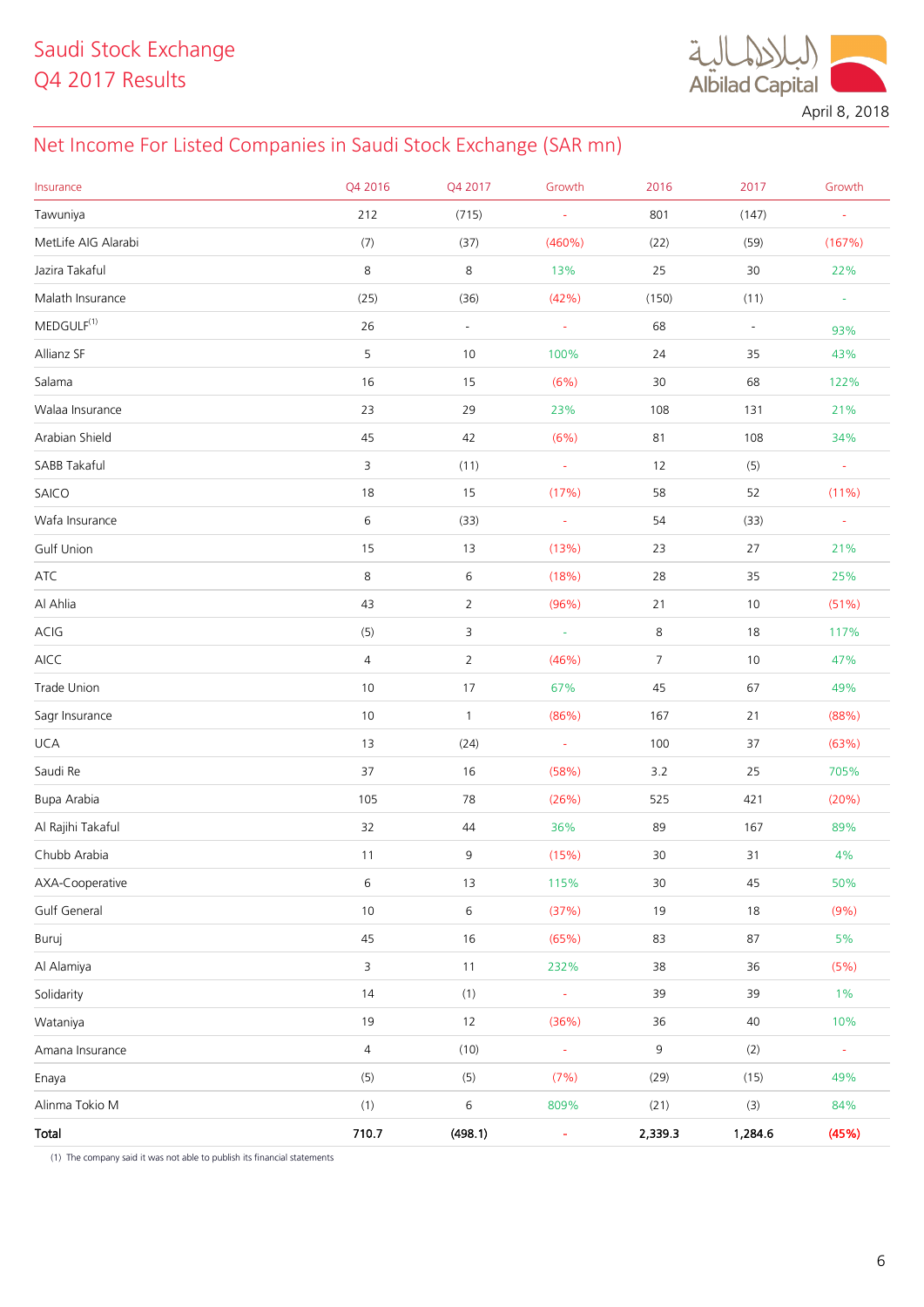

April 8, 2018

# Net Income For Listed Companies in Saudi Stock Exchange (SAR mn)

| <b>Utilities</b>         | Q4 2016   | Q4 2017   | Growth                   | 2016    | 2017    | Growth         |
|--------------------------|-----------|-----------|--------------------------|---------|---------|----------------|
| GASCO                    | 43        | (14)      | $\sim$                   | 147     | 127     | (13%)          |
| Saudi Electric.          | (1,827)   | (5, 521)  | (202%)                   | 4,545   | 6,908   | 52%            |
| Total                    | (1,783.8) | (5,535.1) | (210.3%)                 | 4,692.0 | 7,035.6 | 50%            |
| Real Estate Mgmt & Dev't | Q4 2016   | Q4 2017   | Growth                   | 2016    | 2017    | Growth         |
| Real Estate              | (18)      | 40        | $\overline{\phantom{a}}$ | 74      | 133     | 80%            |
| Taiba                    | 57        | 25        | (56%)                    | 268     | 200     | (25%)          |
| MCDC <sup>(1)</sup>      | 55        | 25        | (54%)                    | 299     | 266     | $(11\%)$       |
| Arriyadh Development     | 38        | 76        | 101%                     | 261     | 210     | (20%)          |
| Emaar EC                 | 425       | 180       | (58%)                    | 719     | 223     | (69%)          |
| Red Sea                  | 17        | (56)      | $\blacksquare$           | 90      | (65)    | $\blacksquare$ |
| Jabal Omar               | (68)      | (594)     | (773%)                   | 77      | (601)   | ÷              |
| Dar Al-Arkan             | 37        | 321       | $\overline{\phantom{a}}$ | 251     | 553     | 121%           |
| KEC                      | 30        | 6         | (80%)                    | 14      | (22)    | $\blacksquare$ |
| Alandalus Property       | 16        | 15        | (5%)                     | 92      | 118     | 29%            |
| Total                    | 587.7     | 38.0      | (94%)                    | 2,144.8 | 1,015.6 | (53%)          |

(1) Results represent Q3 ending 30 Mahram 1439H compared to the same period of last Hijri year.

|                   | <u>т.</u> | ا 101 |     |          | 104 764 ገ | <b>10</b> |
|-------------------|-----------|-------|-----|----------|-----------|-----------|
| Total.<br>! Marke |           | .     | 70. | 94.263.2 |           |           |
|                   |           |       |     |          |           |           |